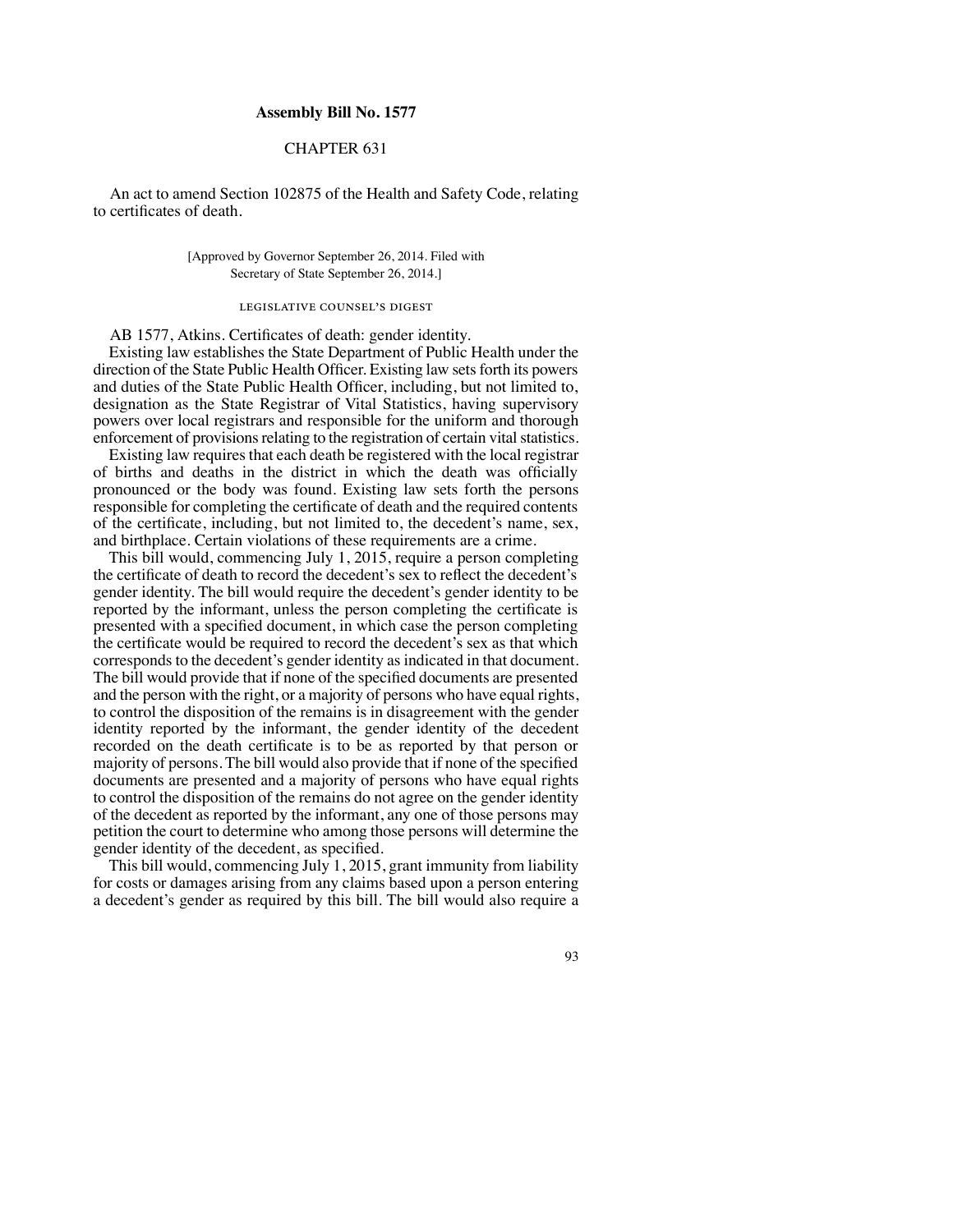person completing the death certificate to satisfy certain data and certification requirements, as specified, using the information available to him or her prior to the deadlines for completion.

By changing the definition of existing crimes, and by increasing the responsibility of local officials, this bill would impose a state-mandated local program.

The California Constitution requires the state to reimburse local agencies and school districts for certain costs mandated by the state. Statutory provisions establish procedures for making that reimbursement.

This bill would provide that with regard to certain mandates no reimbursement is required by this act for a specified reason.

With regard to any other mandates, this bill would provide that, if the Commission on State Mandates determines that the bill contains costs so mandated by the state, reimbursement for those costs shall be made pursuant to the statutory provisions noted above.

## *The people of the State of California do enact as follows:*

SECTION 1. This act shall be known, and may be cited, as the Respect After Death Act.

SEC. 2. Section 102875 of the Health and Safety Code is amended to read:

102875. The certificate of death shall be divided into two sections.

(a) The first section shall contain those items necessary to establish the fact of the death, including all of the following and those other items as the State Registrar may designate:

(1) (A) Personal data concerning decedent including full name, sex, color or race, marital status, name of spouse, date of birth and age at death, birthplace, usual residence, and occupation and industry or business.

(B) Commencing July 1, 2015, a person completing the certificate shall record the decedent's sex to reflect the decedent's gender identity. The decedent's gender identity shall be reported by the informant, unless the person completing the certificate is presented with a birth certificate, a driver's license, a social security record, a court order approving a name or gender change, a passport, an advanced health care directive, or proof of clinical treatment for gender transition, in which case the person completing the certificate shall record the decedent's sex as that which corresponds to the decedent's gender identity as indicated in that document. If none of these documents are presented and the person with the right, or a majority of persons who have equal rights, to control the disposition of the remains pursuant to Section 7100 is in disagreement with the gender identity reported by the informant, the gender identity of the decedent recorded on the death certificate shall be as reported by that person or majority of persons.

(C) Commencing July 1, 2015, if a document specified in subparagraph (B) is not presented and a majority of persons who have equal rights to control the disposition of the remains pursuant to Section 7100 do not agree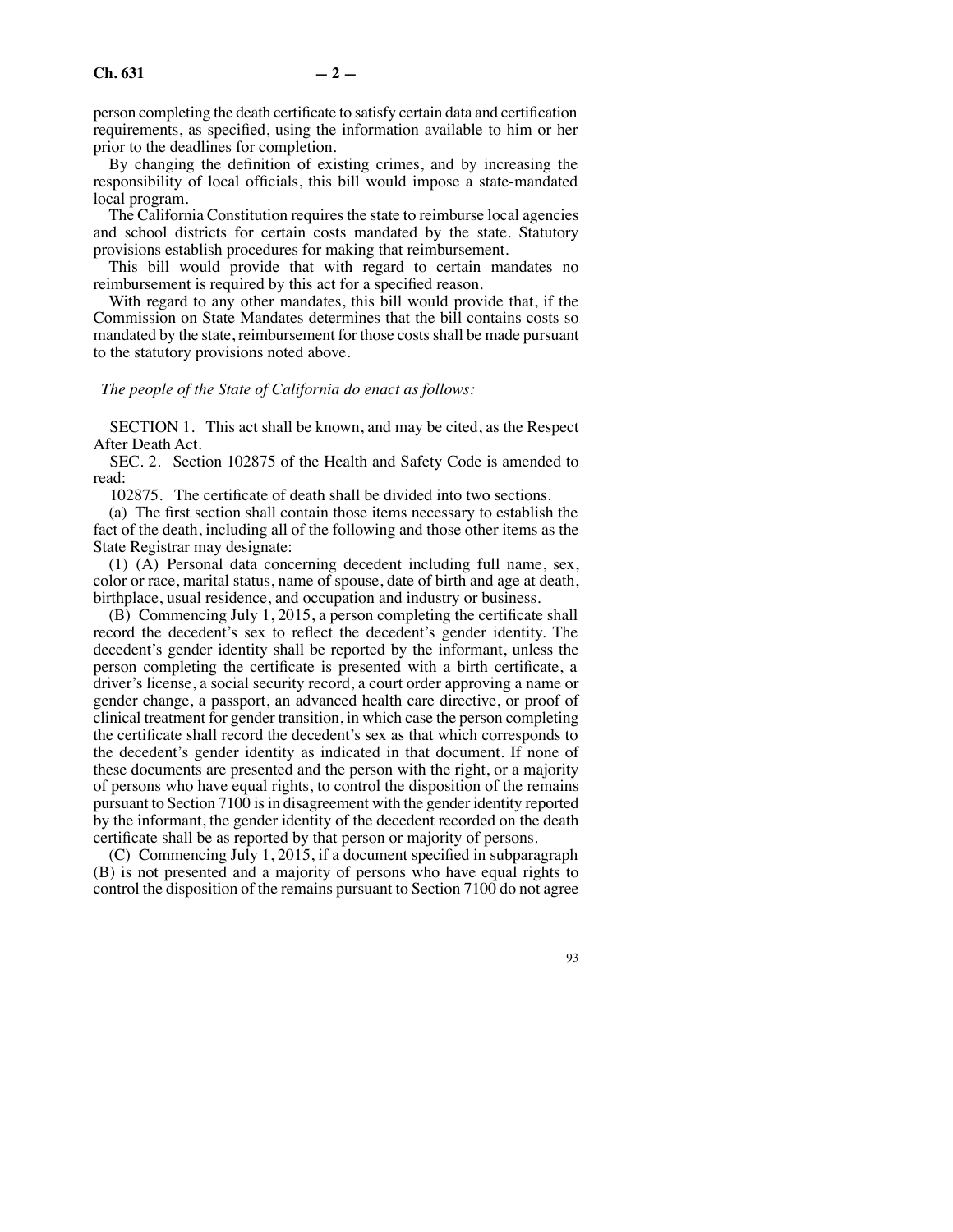with the gender identity of the decedent as reported by the informant, any one of those persons may file a petition, in the superior court in the county in which the decedent resided at the time of his or her death, or in which the remains are located, naming as a party to the action those persons who otherwise have equal rights to control the disposition and seeking an order of the court determining, as appropriate, who among those parties shall determine the gender identity of the decedent.

(D) Commencing July 1, 2015, a person completing the death certificate in compliance with subparagraph (B) is not liable for any damages or costs arising from claims related to the sex of the decedent as entered on the certificate of death.

(E) Commencing July 1, 2015, a person completing the death certificate shall comply with the data and certification requirements described in Section 102800 by using the information available to him or her prior to the deadlines for completion specified in that section.

(2) Date of death, including month, day, and year.

(3) Place of death.

(4) Full name of father and birthplace of father, and full maiden name of mother and birthplace of mother.

(5) Informant.

(6) Disposition of body information including signature and license number of embalmer if body embalmed or name of embalmer if affixed by attorney-in-fact; name of funeral director, or person acting as such; and date and place of interment or removal. Notwithstanding any other provision of law to the contrary, an electronic signature substitute, or some other indicator of authenticity, approved by the State Registrar may be used in lieu of the actual signature of the embalmer.

(7) Certification and signature of attending physician and surgeon or certification and signature of coroner when required to act by law. Notwithstanding any other provision of law to the contrary, the person completing the portion of the certificate setting forth the cause of death may attest to its accuracy by use of an electronic signature substitute, or some other indicator of authenticity, approved by the State Registrar in lieu of a signature.

(8) Date accepted for registration and signature of local registrar. Notwithstanding any other provision of law to the contrary, the local registrar may elect to use an electronic signature substitute, or some other indicator of authenticity, approved by the State Registrar in lieu of a signature.

(b) The second section shall contain those items relating to medical and health data, including all of the following and other items as the State Registrar may designate:

(1) Disease or conditions leading directly to death and antecedent causes.

(2) Operations and major findings thereof.

(3) Accident and injury information.

(4) Information indicating whether the decedent was pregnant at the time of death, or within the year prior to the death, if known, as determined by observation, autopsy, or review of the medical record. This paragraph shall

93